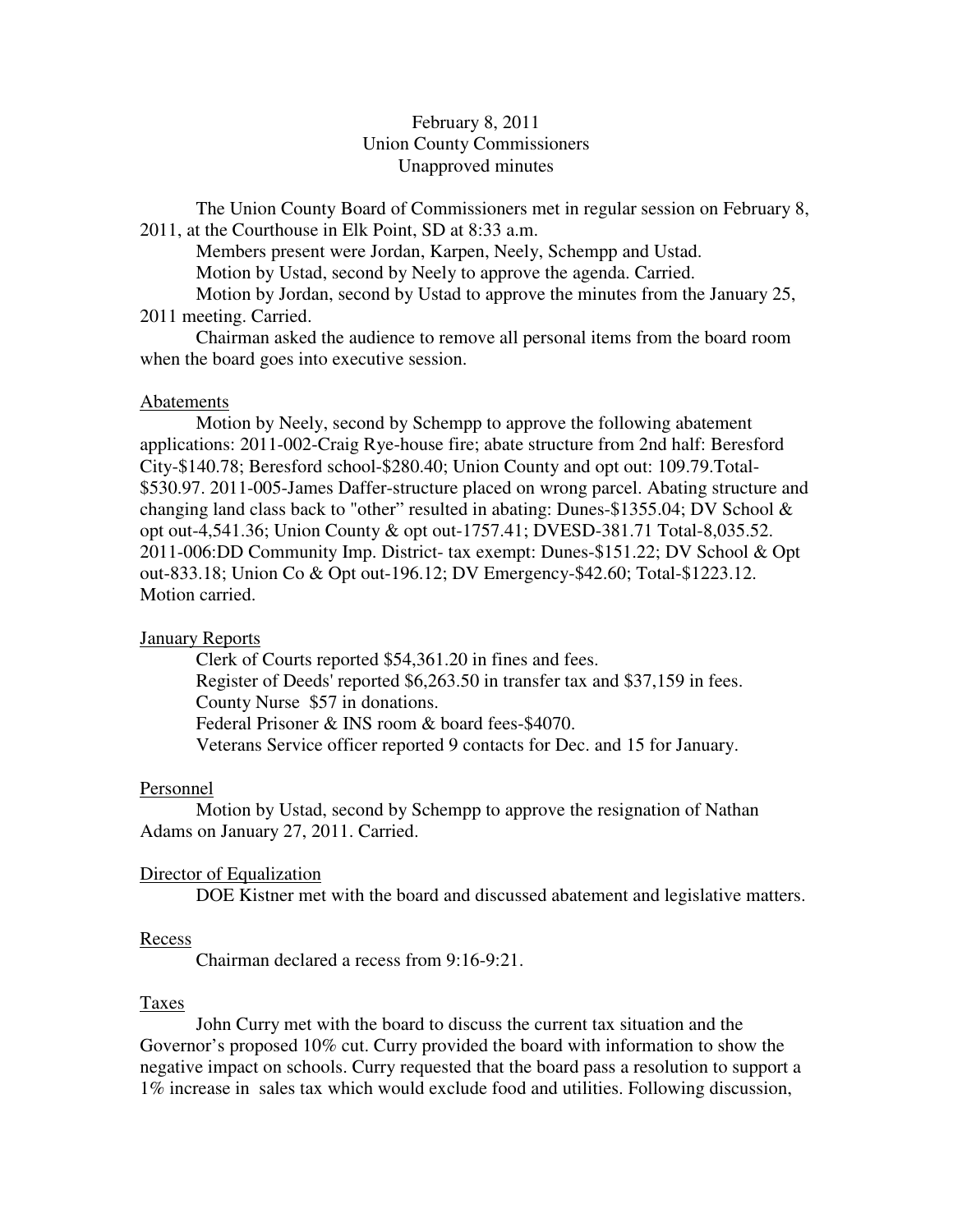motion by Jordan, second by Neely to support an increase in sales tax by  $1\%$ , excluding food and utilities, to support school funding. Carried. Jordan requested that this information be shared with District 16 legislators. Curry requested that it be shared with other counties.

# Bridge

 Doug Maurstad spoke to the board about the bridge on County Road #25 which is located within the Planned Development.

## Highway

PWA Roggow met with the board to discuss various matters.

# Striping contract

 Motion by Schempp, second by Ustad to authorize the chairman to sign an agreement with the State of South Dakota to provide for the striping of county roads within Union County and for their continuing maintenance. The state has allocated \$500,000 to a state-wide county highway striping project designated as project number P 000S (00)302 PCN 00ZM referred to as "PROJECT". STATE funds to pay for 60% of PROJECT cost up to a maximum of \$500,000 with COUNTY funds to pay remainder of PROJECT costs. Union County will be included in the PROJECT for the striping of approximately 103.78 miles of County roads at an estimated cost of \$66,146. Carried.

## Resolution

### Resolution #HD2011-01

WHEREAS, seasonal climatic changes can be detrimental to our highways, and,

WHEREAS, the Union County Board of County Commissioners desires to protect existing Union County Highways, ultimately saving tax dollars, and,

- WHEREAS, South Dakota Codified Laws 32-14-6 allows for the reduction of the legal weight limit, which may be carried upon highways within Union County,
- THEREFORE, BE IT RESOLVED, that certain Union County Highways be restricted to a load limit of 7 tons per axle imposed on trucks, trailers, and wagons. The Union County Highway Superintendent will cause to be installed adequate warning signs notifying the traveling public of the load weight restrictions on the restricted highways, and that the restrictions will be in force upon the placing of such signs, and
- BE IT FURTHER RESOLVED, that the penalty for the violation of the load restrictions shall be as set forth in SDCL 32-22-55.

Dated this  $8<sup>th</sup>$  day of February, 2011.

Upon a motion by Ustad, and seconded by Neely. Motion carried.

Vote: 5 Aye 0 Nay.

# Travel Authorizations

 Motion by Jordan, second by Schempp to approve travel authorization for Roggow to attend a seminar in Pierre on February 17, 2011. Carried.

 Motion by Jordan, second by Ustad to approve travel authorization to Pierre for SA Miller to attend legislative session, February 9, 2011. Carried.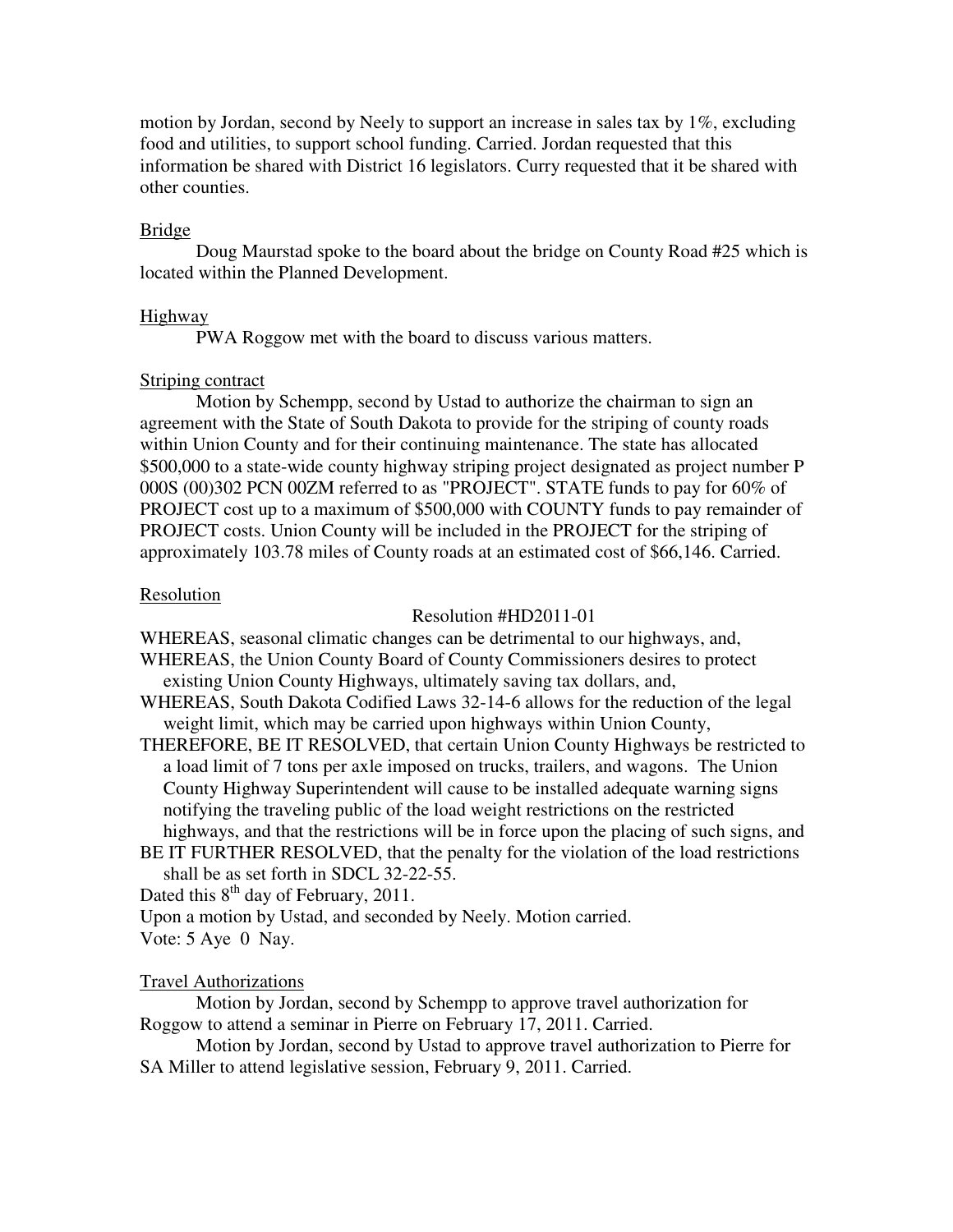#### States Attorney

 Miller provided the board with drafts of the lease agreements for the fairboard. Board will review the drafts.

#### Executive Session

 Motion by Jordan, second by Neely to enter executive session for legal matters at 10:32. Carried. Chairman declared the board out of session oat 11:47.

#### Travel authorization

 Motion by Jordan, second by Schempp to approve travel authorization for officials wanting to attend County Day on February 14, 2011. Carried.

#### Claims

 Motion by Jordan, second by Ustad to approve the following claims. Carried. The following claims have been audited, approved and warrants drawn on the same: Bi-Weekly payroll for 02-11-11: Auditor \$157.50; Treasurer \$262.50; State's Attorney \$1,314.07; Public Building \$637.00; Register of Deeds \$531.91; Sheriff \$27,801.57; Nurse \$159.75; WIC \$298.20; Highway \$19,852.21. Accurate Reporting Inc (Transcripts) \$348.25;Alliance Communication (Phone) \$526.23; Am San (Supplies) \$695.45;Amanda Rosenbaum (Per Diem) \$73.00;Bernie's Lawn & Garden Cent (Equipment) \$250.00;Brian L Wells (Maint) \$415.96;Brule Go-Getters (Expenses) \$89.10;Campbell Supply (Repairs) \$21.18;Chesterman Co (Water) \$178.25; City Of Alcester (Utilities) \$54.95;Community Health Clinic (Care) \$224.55;Continental Research Corp (Supplies) \$746.00;Country Estates Truck Repair (Maint) \$229.93; D-P Tools Inc (Repair) \$187.37;Dakota Dunes North Sioux C (Ads) \$270.24; Dept Of Revenue Division O (Lic Plate) \$9.00;Dirks Motor Co (Maint) \$363.01; Dr Jim Slattery (Care) \$85.00;Fullerton Building Center (Supplies) \$74.47; Heiman Fire Equipment (Supplies) \$753.50;Hickory Tech (Phone) \$122.70; Jackie Sieverding (Per Diem) \$73.00;Jacks Uniform & Equip (Supplies) \$1,036.05; Jensen Insurance Agency (Insurance) \$74.00;Jones Food Center (Supplies) \$18.78; Knology (Internet) \$69.01;L G Everist Inc (Supplies) \$1,395.47;Lawson Products Inc (Supplies) \$222.67;Leader Courier (Ads) \$278.21;Lechner Lumber Co (Supplies) \$98.00;Lewis & Clark BHS (Allotment) \$9,928.00;Lincoln County (Reimb MI) \$189.00; Loren Fischer Disposal (Utilities) \$240.00;Maintenance Engineering (Supplies) \$687.39; Matheson (Supplies) \$281.09;McLeods (Supplies) \$375.50;Meridian Grain LLC (Supplies) \$2,704.10;Microfilm Imaging System (Maint) \$297.50;MidAmerican Energy Co (Utilities) \$1,194.34;Minnehaha County Regional (Care) \$2,365.00;Muller Auto Parts (Repair/Supplies) \$211.20;North Sioux City (Maint) \$5,062.50;Nygren's True Value (Supplies/Repairs) \$119.94;Office Depot (Supplies) \$243.00;Office Elements (Supplies) \$7.99;Office Systems (Supplies) \$253.20;Ollies Drive Inn (Meals For Jail) \$ 6,184.75; Olson Welding (Repairs) \$539.00;Perkins Office Solutions (Supplies) \$759.80; Qwest (Phone) \$969.27;Qwest (Phones) \$2.90;Redwood Toxicology Lab (BL Draw) \$100.00;Sam's Club (Supplies) \$112.68;Sanford USD Medical Center (BL Draw) \$45.00;SD Dept Transportation (Repairs) \$106.08;SDACC (CCPR) \$8,237.00; SDACES (Dues) \$40.00;Select Parts Inc (Supplies) \$453.53;Servall Towel & Linen (Maint) \$49.92;Sioux City Foundry (Repairs) \$364.98;Sioux Equipment (Supplies) \$23.38;Sioux